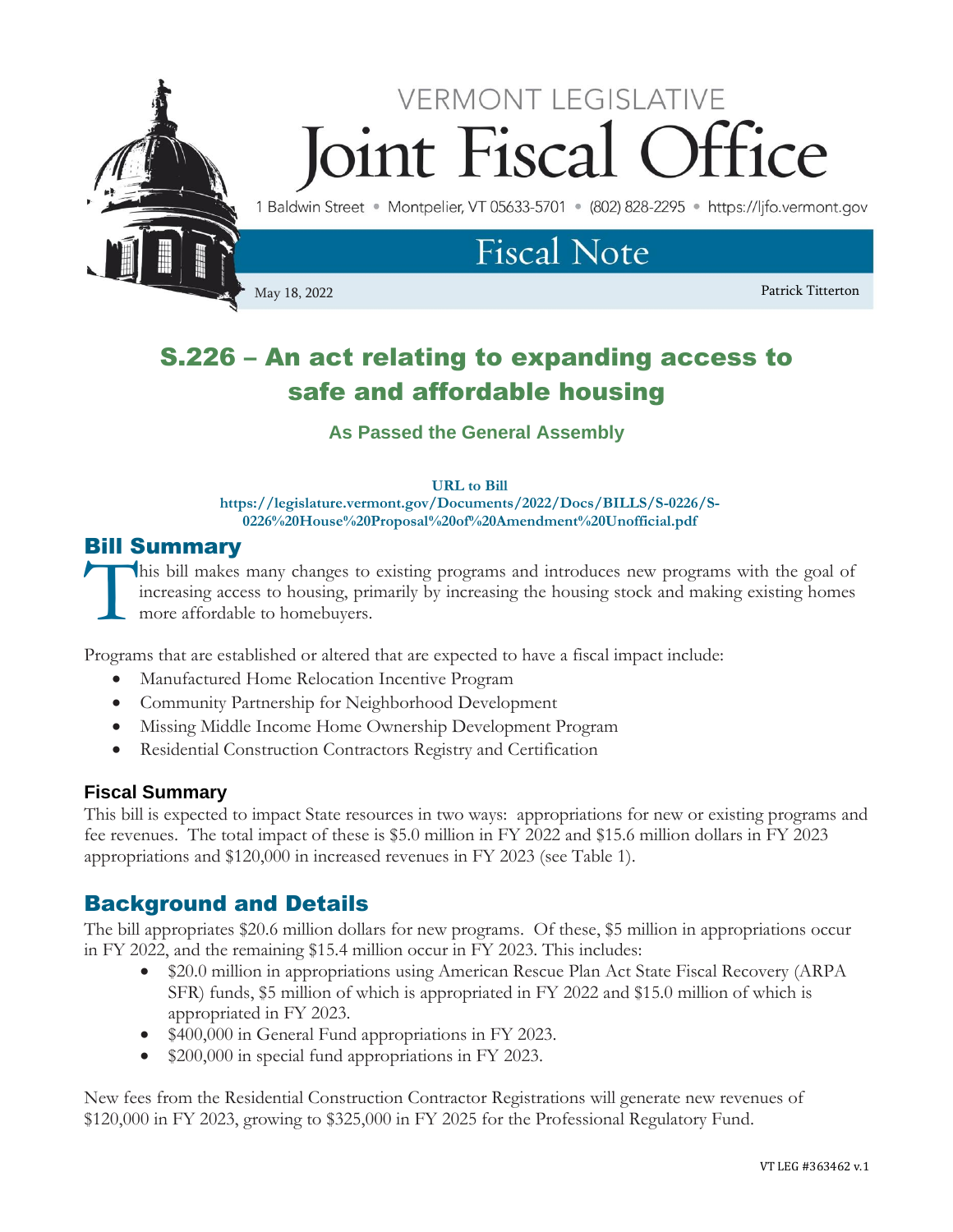**Table 1.**

| Appropriations                 | <b>FY 2022</b> | FY 2023      | <b>FY 2025</b> |
|--------------------------------|----------------|--------------|----------------|
| <b>ARPA SFR Appropriations</b> | \$5,000,000    | \$15,000,000 | N/A            |
| General Fund Appropriations    | \$0            | \$400,000    | N/A            |
| Special Fund Appropriations    | $\$0$          | \$200,000    | N/A            |
| <b>Total Appropriations</b>    | \$5,000,000    | \$15,600,000 |                |

| <b>Fee Revenues</b>          | FY 2022 | FY 2023   | FY 2025   |
|------------------------------|---------|-----------|-----------|
| Professional Regulatory Fund | $\$0$   | \$120,000 | \$325,000 |
| <b>Total Revenues</b>        | \$0     | \$120,000 | \$325,000 |

# **Appropriations and Spending**

#### **Manufactured Home Improvement and Replacement Program**

The bill appropriates \$4.0 million in ARPA SFR funds in FY 2023 to the Department of Housing and Community Development (DHCD) in coordination with Vermont Housing Conservation Board to assist with:

- removing abandoned homes,
- building U.S. Housing and Urban Development Compliant concrete pads,
- addressing smaller scale capital needs of parks for rehabilitating 300 to 400 poor quality homes,
- providing leadership in financing programs to assist buyers to finance and upgrade units,
- providing commonly needed home repairs,
- addressing existing program gaps,
- adding funds to supplement Flood Resilient Community Funds,
- and providing down payment assistance for new or used high energy-efficient mobile homes.

Of the \$5.0 million in funds allocated, the bill stipulates that \$2.5 million is for small scale capital grants, \$750,000 is for home repair grants, and \$750,000 is for new manufactured home foundation grants.

# **Community Partnership for Neighborhood Development**

The bill appropriates \$1.0 million in ARPA SFR dollars to VHCB in FY 2023 to explore new approaches for the State to support creating housing. These funds will be used to provide grants to large employers who create housing for employees and for commercial property to residential property conversion projects. The bill establishes the Community Partnership for Neighborhood Development, through which DHCD will lead a cross-agency program to encourage and support local partnerships between municipalities, nonprofit and for-profit developers, VHCB, and local planning officials. Of the funds appropriated DHCD may not use more than \$100,000 for administrative expenses through FY 2026.

The funds will be used for matching grants not to exceed \$50,000 or 20 percent of the employer cost per unit for large employers with 50 or more FTE employees that create new housing for their employees. The funds will also be used for grants for matching grants for converting commercial property to residential use are not to exceed the lesser of \$50,000 or 20 percent for costs not covered by other funding or financing sources.

#### **Missing Middle Income Home Ownership Development Program**

The bill appropriates \$15.0 million in ARPA SFR dollars to DHCD for a grant to VHFA to establish a Missing Middle Income Home Ownership Development Program, which targets priority housing projects. \$5 million of this is appropriated for FY 2022 and \$10 million is appropriated in FY 2023.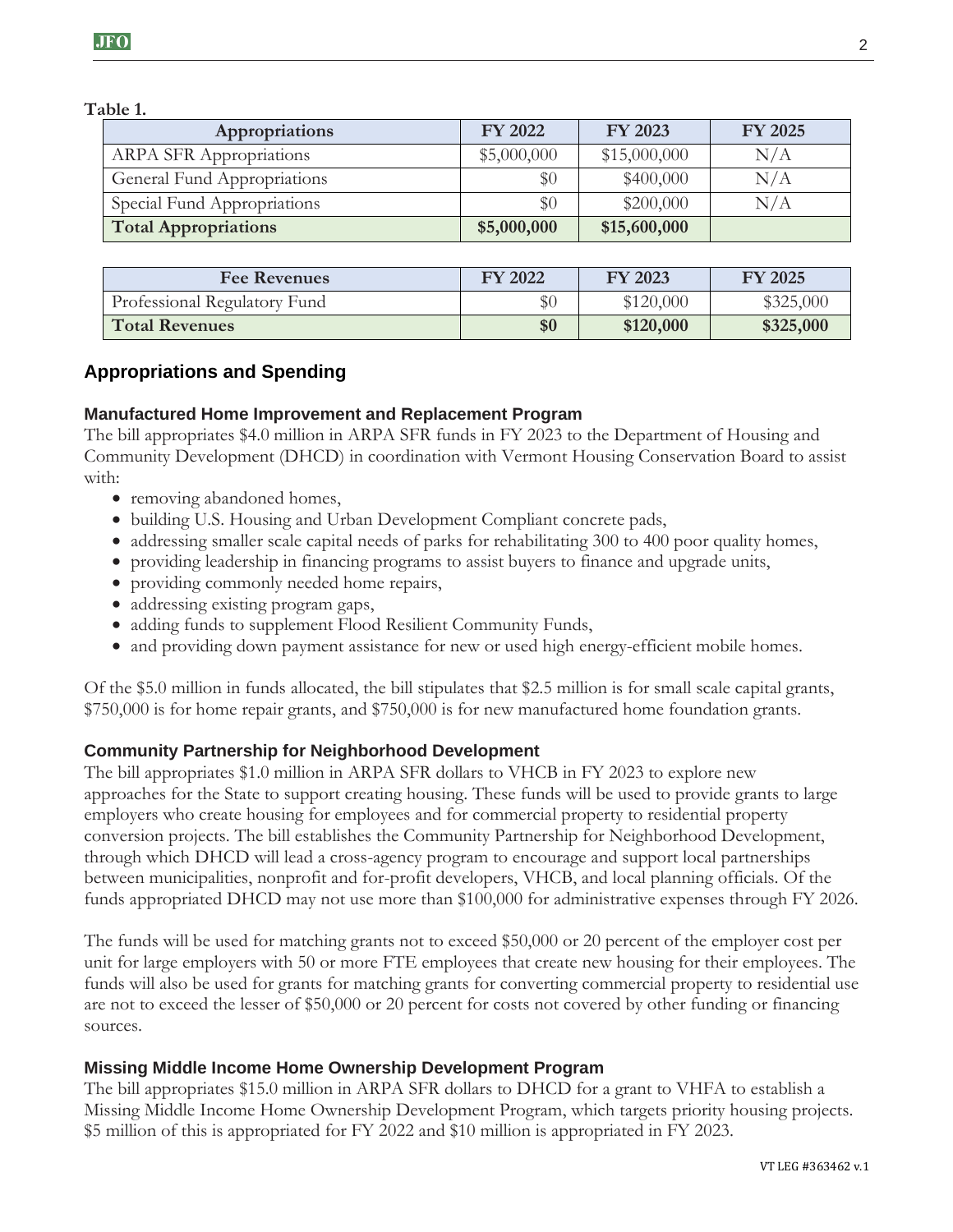For the purposes of this program, an "Income-eligible homebuyer" is defined as a Vermont household with annual income that does not exceed 120 percent of the area median income. The Agency can use funds to provide direct project subsidies for up to 35 percent of eligible development costs for developers. The amount of the subsidy cannot exceed the value gap of the difference between the development costs and the resulting assessed value (difference between the cost to build and the value of the finished product).

Any funds left over from the developer subsidy shall go to the buyer to help reduce the costs of purchasing the home. In the instance when the homebuyer receives assistance, the Agency includes conditions in the subsidy to ensure continued affordability of the home, or the subsidy is subject to a housing covenant that preserves affordability of the home for 99 years or longer. The Agency will allocate no less than 33 percent of the funds available through the Program to projects that include a housing subsidy covenant.

#### **Consumer Assistance Program**

The bill appropriates \$200,000 in General Funds in FY 2023 to the Office of the Attorney General to create one classified, two-year full-time limited-service position within the Consumer Assistance Program. The employee will assist with consumer complaints concerning residential construction projects valued at less than \$10,000, provide education, outreach, and mediation to contractors and consumers, and to coordinate and facilitate information sharing concerning complaints with the Office of Professional Regulation.

#### **Vermont Land Access and Opportunity Board**

The bill appropriates \$200,000 in General Funds in FY 2023 to the Vermont Housing Conservation Board (VHCB) to administer and support the Vermont Land Access and Opportunity Board. VHCB will provide general accounting and administrative support.

#### **Down Payment Assistance Program**

The bill gives the Vermont Housing Finance Agency (VHFA) the discretion to reserve funding and adopt guidelines to provide grants to first-time homebuyers who are also first-generation homebuyers. Of the funds appropriated to DHCD in Act 74 of 2021, \$1.0 million is to be transferred to VHFA to provide grants to first-generation homebuyers. Providing this assistance in the form of grants rather than loans would remove the requirement that they be paid back by the grantee, which could result in fewer available funds over time. The extent to which this would draw down available funds is uncertain and would be dependent on how many first-generation homebuyers are in the State; that information is not readily available because it is not asked on mortgage applications currently.

To qualify as a first-generation home buyer an individual must have parents or legal guardians that do not currently own residential property, whose spouse or partner has not owned a home prior to purchasing the home, or if the individual has at any time been placed in foster care. First-generation homebuyers would be a subset of people in the first-time homebuyers group.

From 2015 through March of 2022, the Down Payment Assistance Program has provided \$7,474,098 in loans to 1,565 borrowers. Under current conditions, if the fund does not experience any losses, just over \$10 million in VHFA's revolving loan fund will be available in total to loan out through 2026. Firstgeneration homebuyers would likely make up a very small subset of this population, but because they would receive their awards as grants, the amount of funds that can be loaned out by VHFA could decrease.

#### **Impacts on State Revenues**

#### **Residential Construction Contractors Registry and Certification**

The bill proposes to establish a residential construction contractor registration program to be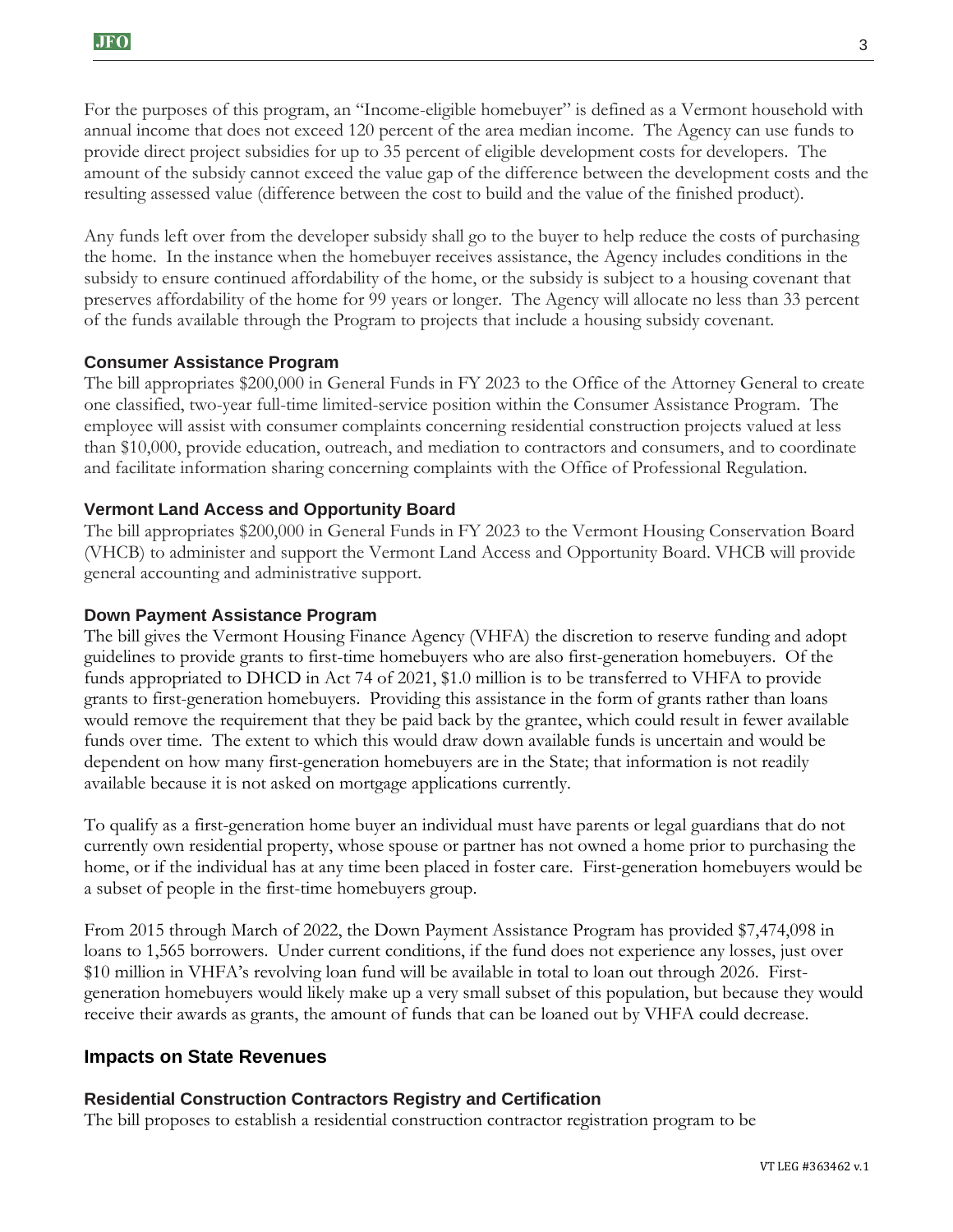administered by the Office of Professional Regulation (OPR). Contractors performing construction work valued at more than \$10,000 would be required to be registered with the State. OPR would also be directed to establish a voluntary certification system for contractors to signify competence in subfields and specialties. OPR would manage contractors under the advisor model with two appointed persons to serve as advisors.

#### Contractor registration fee

The structure of the registration program would require an initial application fee along with a biennial renewal. The fees would be as follows:

- \$75 per individual
- \$250 per business organization
- \$75 for a first State certification and \$25 for each additional State certification

Contractor data from six states was used to analyze the potential revenue that Vermont would collect from contractor registration fees. Four of the states have a contractor registration program: Connecticut, Iowa, Minnesota and Montana. The other two states have a contractor licensing program: Alaska and Nevada. There are additional states with contractor registration laws, most notably Massachusetts and Rhode Island in New England. However, many states either do not have contractor information readily available, or it is not available in a format suitable for fiscal analysis.

Contractor data for the six states was scaled to Vermont by population. Additionally, three of the states differentiated between individuals and businesses, and this data was used to estimate the number of individual registrations and business registrations in Vermont. Using the methodology outlined above, the total number of potential estimated contractor registrants in Vermont is as follows:

**Individuals: 1,300 - 1,500 Businesses: 2,100 - 2,500**

For the purposes of generating a revenue estimate, JFO assumed that of the total number of contractors about 5 percent would opt not to join the registry because their work typically falls below the \$10,000 threshold. It is likely that more contractors fall below this threshold, but because they want to be able to take on jobs over \$10,000 would still register. Further, the registry may be viewed as something of a certification of quality, so many below the threshold may still opt to register for that reason. JFO assumed that 50 percent of the remaining estimated contractor population listed above would register in the initial registration cycle (2022-2024). All registrants in the initial cycle would pay the reduced fees. In the following cycle, the entire estimated contractor population would be registered and would pay the normal fee amount.

#### **2023-2025 estimated revenues: \$220,000 - \$260,000 (fees collected over two years) 2025-2027 estimated revenues: \$590,000 - \$705,000 (fees collected over two years)**

The bill provides a \$200,000 appropriation in FY 2023 from the Professional Regulatory Fee Fund to cover the annual costs for the two new positions required for administration and enforcement. JFO assumed that fee revenue would be spread evenly across the two-year cycle so half would be realized in FY 2023 and half in FY 2024; the same split would occur in FY 2025 and FY 2026. After accounting for both the new fee revenue and the appropriations, the net fiscal impact is expected to be a net decrease in State resources of \$80,000 in FY 2023 but shift to an increase in revenues of approximately \$125,000 by FY 2026 as fee revenue increases.

# **Tax Credits**